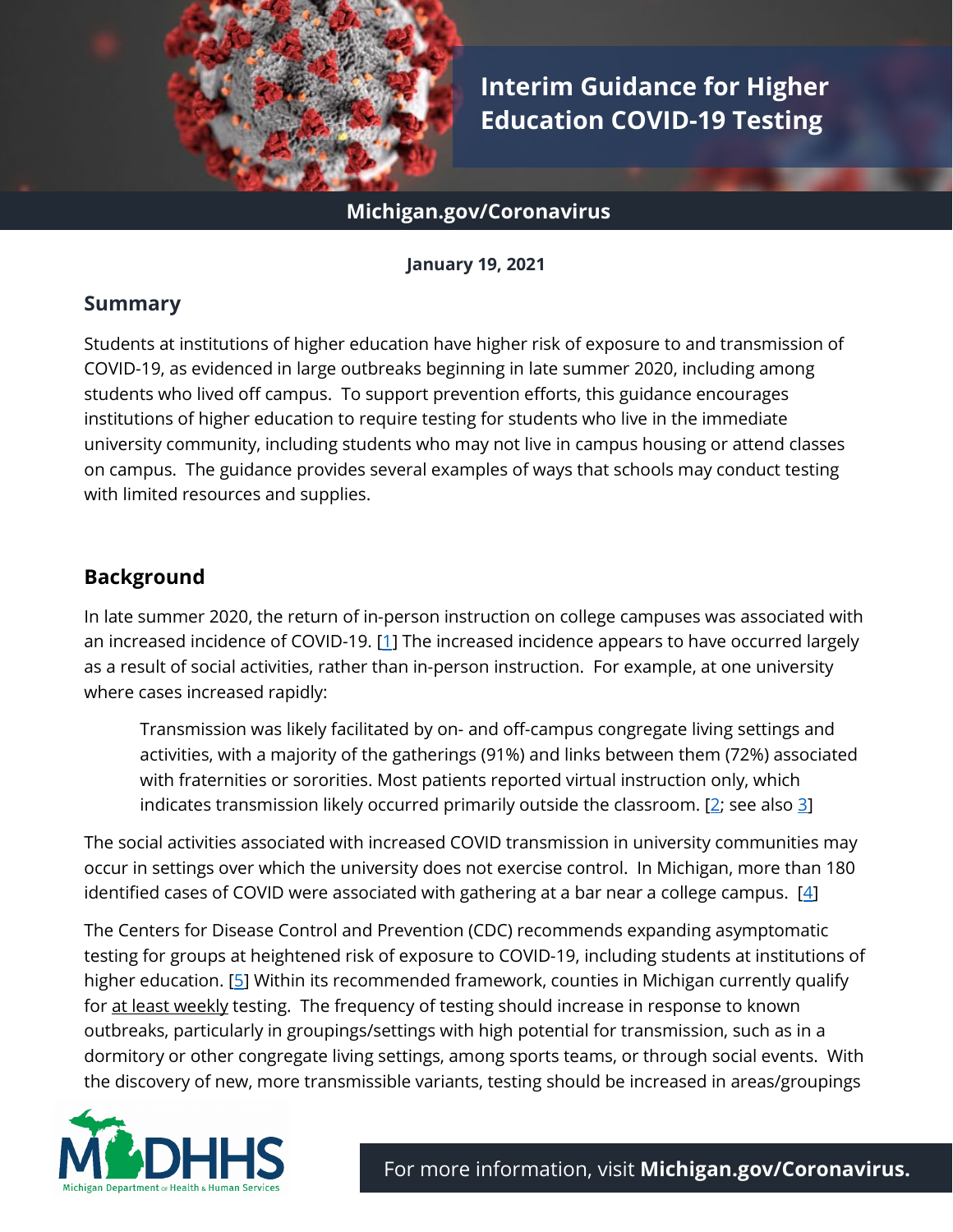where people infected with new variants who may have exposed others. These situations can be evaluated with your local health department.

## **Recommended Strategies**

Because the COVID-19 virus does not distinguish between students living on and off campus, recommended testing strategies encompass the entire community setting. Recommended strategies also feature the use of mandates, in order to avoid the problem of students at greatest risk opting out from voluntary testing.

Recommended strategies include:

- Requiring weekly testing of all undergraduate students who reside on or near the campus and who participate in social activities associated with the campus community.
- As an alternative, if resources do not permit weekly testing of all students present in the campus community, require testing for all such students on a regular but random basis (for example, once per month). This is a recommended use of limited testing resources over more regular testing of a more limited group (for example, those who volunteer for testing, or those who live on campus in a campus community with a large off-campus component).
- Schools may choose to target limited testing resources for mandatory testing based on information about community spread, including information from wastewater testing. However, it is critical that information about spread reach all areas of the university community where significant numbers of students live.
- Where incidence is low, universities may utilize pooled testing in order reach a larger number of students.

The bounds of the university community will vary, but generally include a surrounding area with a significant concentration of students who socialize on or near the campus. Residential fraternities and sororities would be included. A student could be required to complete an affirmation about where they reside. Not completing the affirmation, completing it falsely, or not completing required testing if applicable could be treated as a violation of the school's honor code or otherwise subject to consequences.

Note that whatever testing strategy is utilized, results should lead to specific actions such as immediate isolation of those with a positive test or symptoms and exposure to someone with a positive test (i.e., a case), robust contact tracing of roommates, classmates, and social contacts once a case is identified, quarantining [close contacts](https://www.cdc.gov/coronavirus/2019-ncov/php/contact-tracing/contact-tracing-plan/appendix.html#contact) of cases, and reviewing and altering infection prevention and control practices and implemented mitigation strategies.